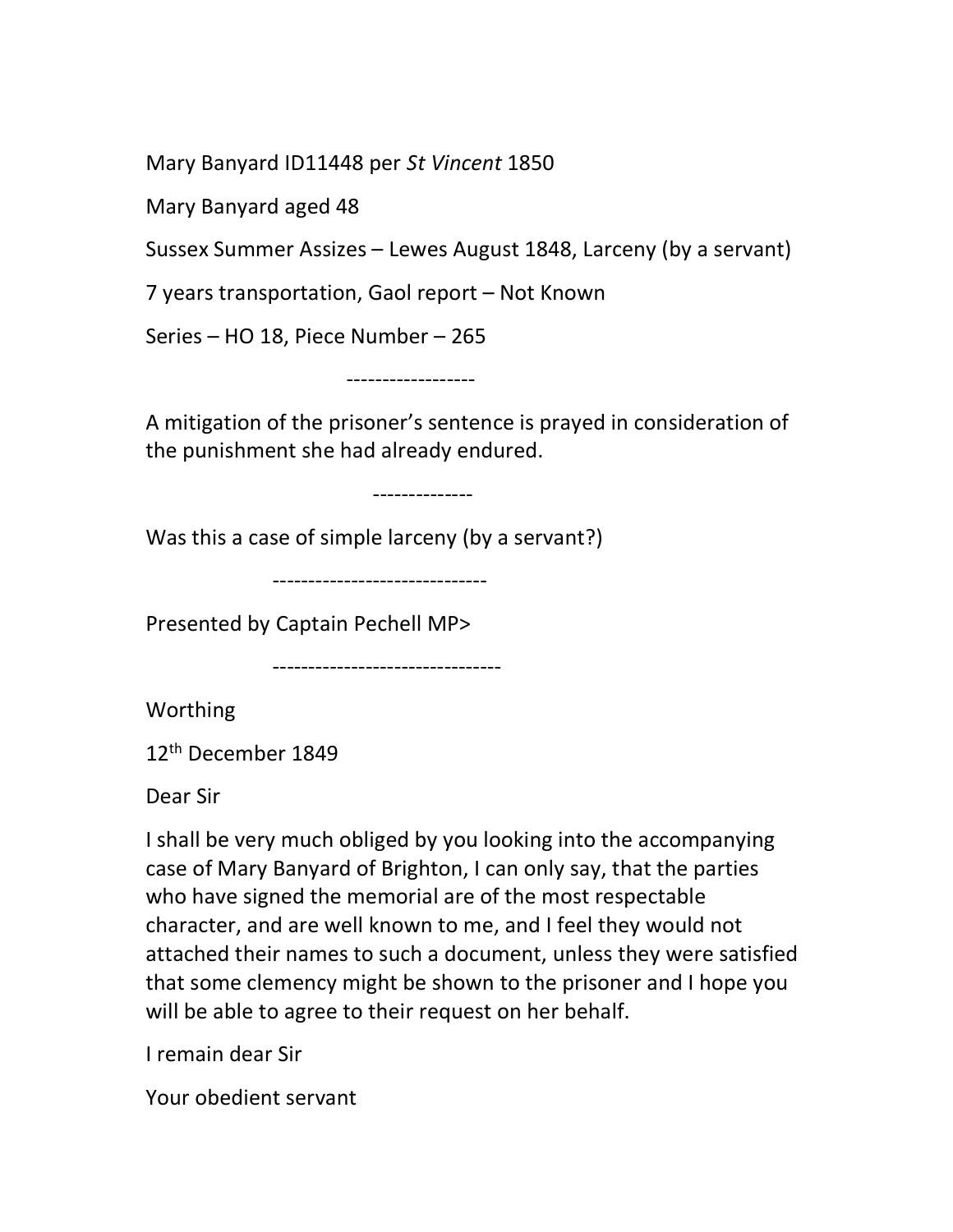George Brook Pechell

-------------------------------------------

To The Right Honourable Sir George Grey Secretary of State for the Home Department

26 Tidy Street

Brighton

11<sup>th</sup> December 1849

Right Honourable Sir,

Mary Banyard aged 50 years who was convicted at the Lewes Summer Assizes in the year 1848 before Mr Baron Gurney for stealing two table cloths the property of James Henry Mills of Brighton and was sentenced to 7 years transportation which is now about being carried into effect.

We your Petitioners most humbly pray your Lordship, that this sentence may through your prerogative of mercy be in some way mitigated, she having already been nearly 18 moths of her sentence, the greatest part of that time in the Millbank Prison where she now is. We your humble Petitioners would almost hope that upon kind consideration of her case shew may not be sent abroad, but if possible returned to her heartbroken and affectionate daughter and friends – and we

Your humble Petitioners will as in duty bound ever pray.

Thomas Young – Builder

Thomas Peeless

James Launders

And another 58 signatures

Mary Banyard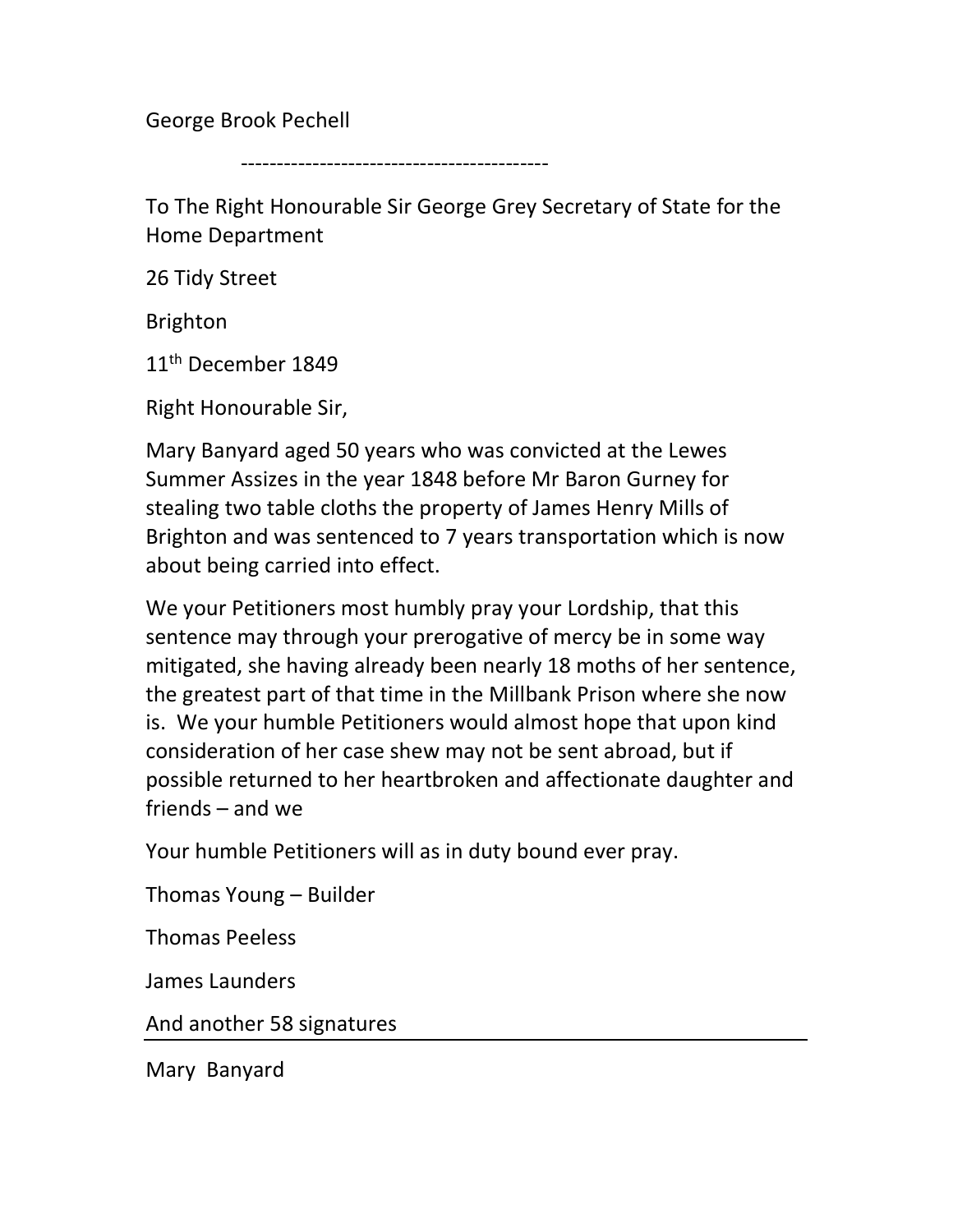Sussex Summer Assizes - August 1848

Obtaining money by false pretences and larceny

One month and 7 years

Series – HO 18

Piece Numbert – 215

Gaol report – Not known

The prisoner considers that a severe sentence was passed upon her in consequence of some statements, which were made by the Prosecutor to the Judge regarding other [alledged depredation] which statements are said to have been confused.]

---------------------------

Mr Gurney states that the prisoners alligations are at [ with the evidence at the trial, and that as he considered the case a serious one he could be pass a milder sentence.

------------------------------------

-------------------------------

To

Her Majesty's Principle Secretary of State for the Home Department.

56 Ship Street

Brighton

6 th December 1848

Sir

I am requested by a daughter of Mary Banyard a prisoner under sentence in Lewes Jail, to inquire whether a Petition of her mother, the prisoner, to her Gracious Majesty, sent to the Governor of the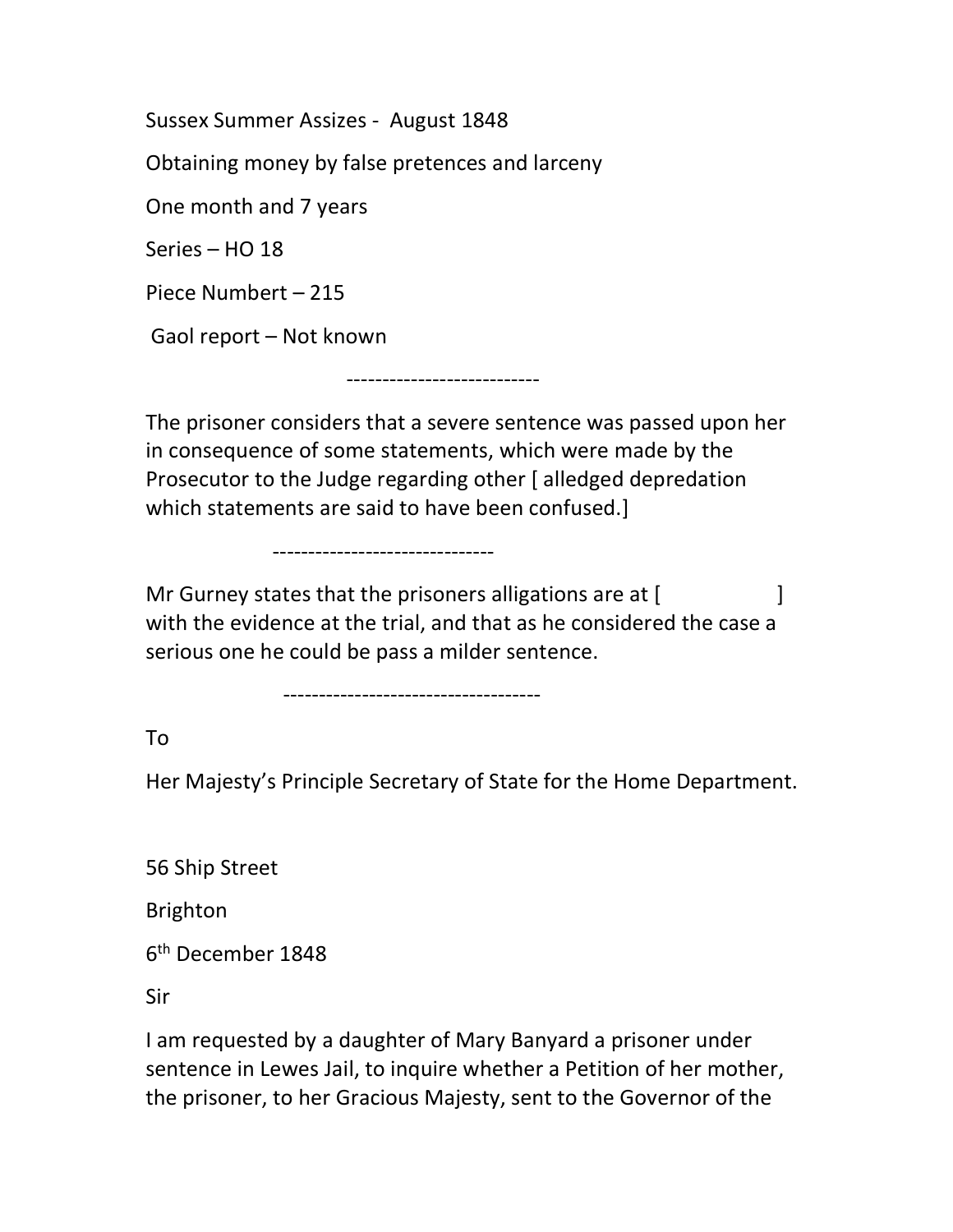Jail on the 29<sup>th</sup> August last for transmission to you, has come into your hands, as she is informed by the Governor that no answer had been received.

I have the honour to be

Sir

Your most obedient and humble servant

David Black.

------------------------------

Temple

25th September 1848

Sir

I have to acknowledge the receipt of a letter from Mr Waddington requesting my observation and opinion on the Petition of Mary Banyard.

I have been prevented in sending any answers by my absence from England.

It appeared upon the trial that the prisoner had some time since been placed in charge of house belonging to the Prosecutor which he was in the habit of letting furnished and that she had in March pawned some table cloths belonging to him and that in June /July she had by false statements made to a tenant succeeded in obtaining two sums of £8.8s,0p. Each which she had applied to her own purpose.

She now admits her guilt but states that in March the Prosecutor was in debted to her in the sums of £1.9s.0p. and that in June/July her was indebted in a sum of seceding £5.

This was positively denied by the Prosecutor at the trial. He swore that a few days before the prisoners received the last sum of £8.8s.0p. there had been a settlement of accounts and that the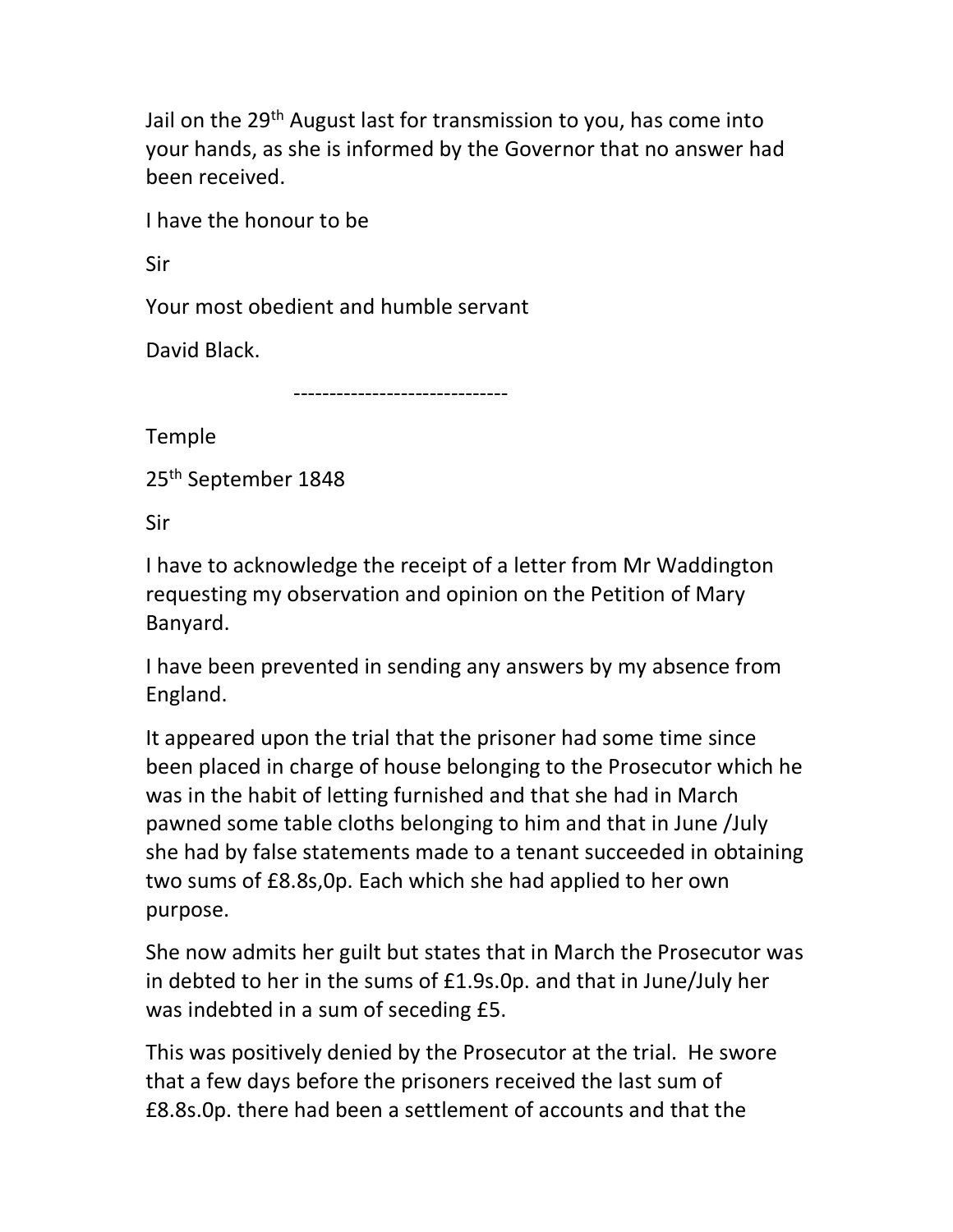prisoner was overpaid by a few pence. I ought to mention that the prisoner's statements on other points were quite at [ ] with the testimony of a perfectly unimpeachable witness.

I do not think that I was induced to pass a more severe sentence that iI should otherwise have passed by the representations of the Prosecutor as to the loss of other articles.

It appeared to me that where a person who filled a situation of great trust the profits of which placed her above gross dishonesty I could not pass a  $\left\lceil \ \ \ \ \ \ \right\rceil$  sentence.

I do not of course advert to that part of the prisoners Petition which relates to the state of her health.

I have the honour to be

Your obedient servant

Rapell Gurney

----------------------------

Gaol and House of Correction

Lewes Sussex

9 th September 1848

Sir

The accompanying certificaters of character of prisoner Mary Banyard should have been sent with her Petition whic I forwarded to you on the  $6<sup>th</sup>$  inst. but I have only received them today.

I have the honour to be

Sir

Your obedient and humble servant

John Saunders – Governor of the Gaol